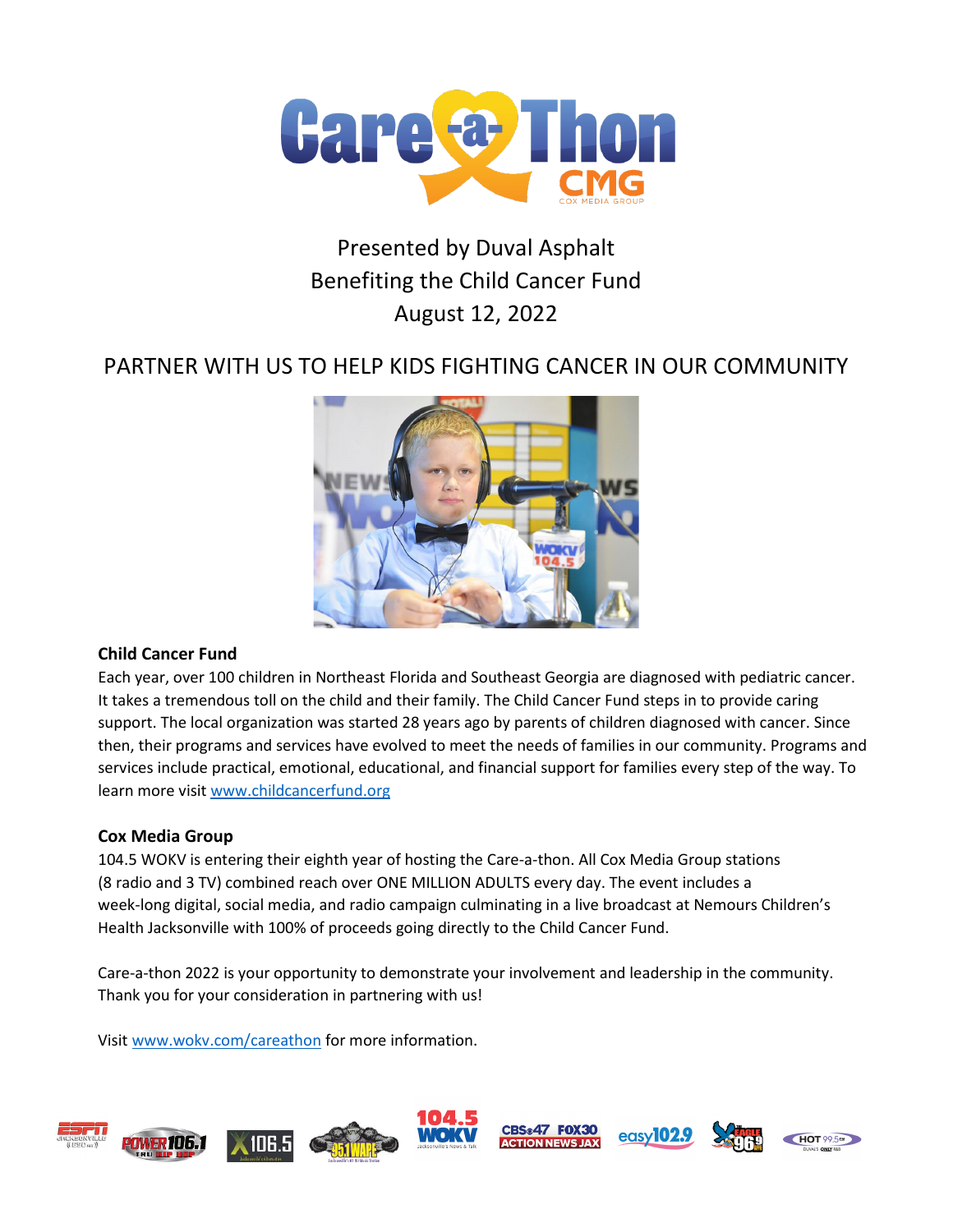# **HOW TO GET INVOLVED**

#### **Matching Hours Sponsorship Opportunities**

Throughout the 13-hour broadcast, matching hour sponsorships are available to individuals, families, and companies who wish to match donations up to a certain dollar level, starting at \$3,500. Matching hour sponsorships provide the opportunity for WOKV listeners to have their donation "doubled" and the sponsor to get four-to-five on-air mentions during that matching hour. *For information, please contact Carla Montgomery at carla@childcancerfund.org.*

#### **Volunteer with Us**

The Careathon would not be possible without the support of volunteers answering calls and providing data entry. Volunteer shifts (min. 2 hours), at Nemours downtown call center, are open to anyone over the age of 18.

#### **Donate a Meal**

The Careathon stays energized and hydrated thanks to generous food and refreshment donations. If you are interested in making an in-kind donation or would like more information, please contact *candace@childcancerfund.org.* 

#### **Auction / Incentive Experience**

If you are interested in donating an item/experience for the online auction or incentive experience for on-air promotion during the live broadcast, please contact Candace Ford at *candace@childcancerfund.org.*

Please complete:

| Company (if applicable): |  |  |
|--------------------------|--|--|
| Telephone:               |  |  |
| Email:                   |  |  |

#### **Area of Interest:**

- □ Sponsorship
- $\Box$  Volunteering in the call center
- □ Donate a meal/refreshment
- □ Auction / Incentive Experience

#### **Please email form to:**

[carla@childcancerfund.org](mailto:carla@childcancerfund.org) or mail to:

Child Cancer Fund 4720 Salisbury Road Jacksonville, FL 32256



A COPY OF THE OFFICIAL REGISTRATION AND FINANCIAL INFORMATION MAY BE OBTAINED FROM THE DIVISION OF CONSUMER SERVICES BY CALLING TOLL-FREE (800-435-7352) WITHIN THE STATE OR AT www.FloridaConcumerHelp.com. REGISTRATION DOES NOT IMPLY ENDORSEMENT, APPROVAL, OR RECOMMENDATION BY THE STATE.